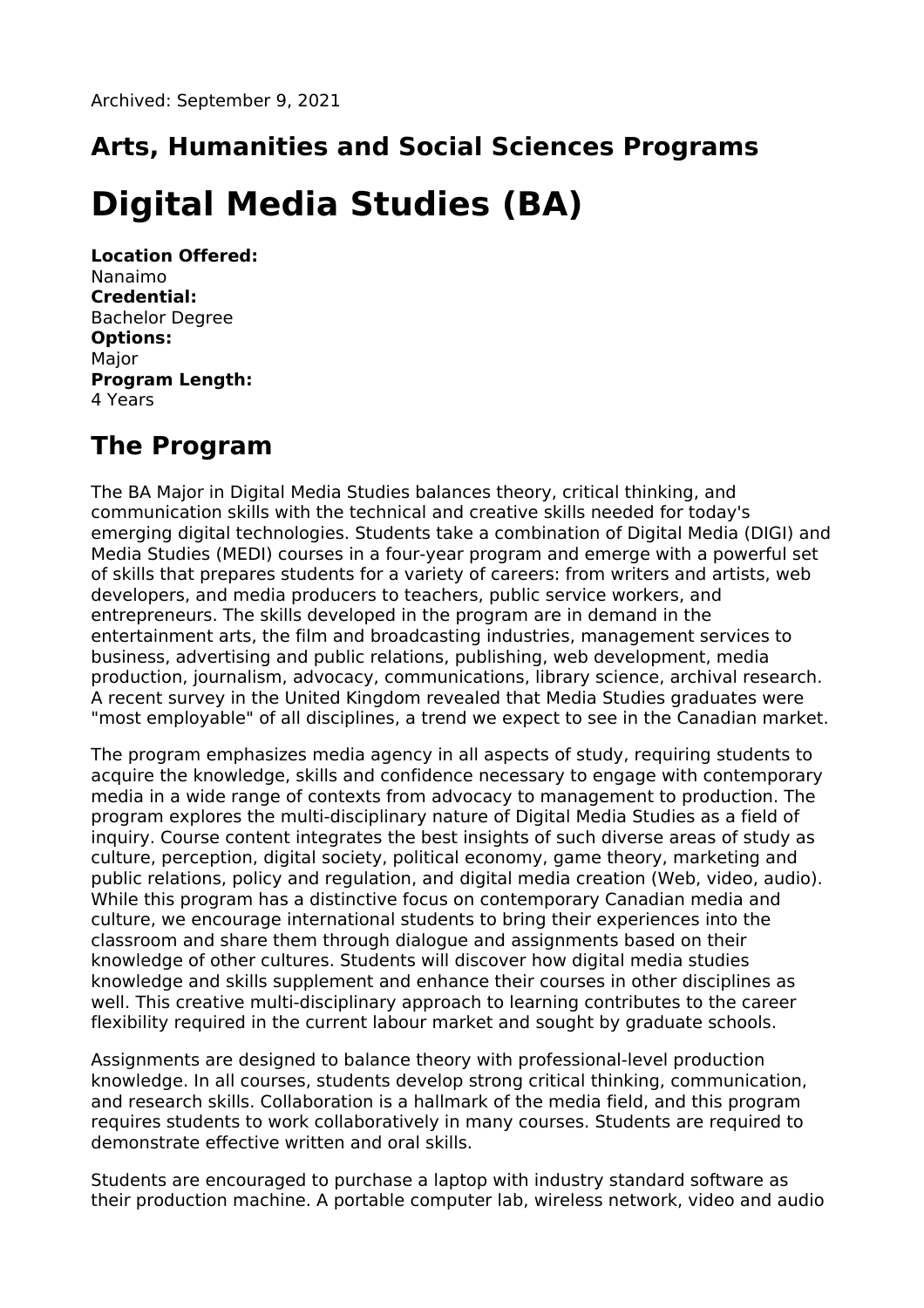production equipment, and technical support are availabe for student use in the program. Arrangements with the VIU Campus Store provide support for student purchase of computers and software.

The program also has been designed to accomodate students who transfer to VIU after two years of study elsewhere, and those who hold two-year diplomas in the Media Studies, Communications, and Media Production fields can normally begin studies at the third-year level. (Note that some lower-level courses may be required; please consult the Department Chair for individual information on transfer.) As noted in the matrix below, students in the BA Major are encouraged to complete a major project in their final year. This project has flexible guidelines and is determined through extensive consultation with faculty members in the program. The program offers a number of research assistant opportunities for qualified students both within the program itself, and in the Media Research Lab.

#### **Program Outline**

#### **Requirements for a Major**

Students must fulfill all the Institutional B.A. degree requirements, including Degree English Requirements and courses listed below:

| Year 1                                                                                                                                                                             | <b>Credits</b> |
|------------------------------------------------------------------------------------------------------------------------------------------------------------------------------------|----------------|
| DIGI 110 - (Introduction to Digital Media)                                                                                                                                         |                |
| MEDI 100 - (Introduction to Media Studies and Communication)                                                                                                                       |                |
| Plus <i>one</i> course from the following:<br>MEDI 111 - (History of Communication)<br>MEDI 113 - (Emerging Digital Communications)<br>MEDI 115 - (Popular Culture and Mass Media) |                |

| Year <sub>2</sub>                                 | <b>Credits</b> |
|---------------------------------------------------|----------------|
| DIGI 230 - (Interactive Communications)           | 3              |
| MEDI 200 - (Media, Audience and Society)          | 3              |
| Plus three courses from the following:            |                |
| DIGI 220 - (Web Production I)                     |                |
| DIGI 221 - (Scripting for Dynamic Digital Media)  |                |
| DIGI 260 - (Interactive Motion Media)             | 9              |
| DIGI 270 - (Digital Audio I)                      |                |
| DIGI 271 - (Digital Audio II)                     |                |
| DIGI 280 - (Digital Video I)                      |                |
| DIGI 281 - (Digital Video II)                     |                |
| Plus two courses from the following:              |                |
| MEDI 205 - (Promotion, Persuasion and Propaganda) |                |
| MEDI 211 - (Understanding Television)             | 6              |
| MEDI 215 - (Global Popular Culture Genres)        |                |
| MEDI 265 - (Introduction to Game Studies)         |                |